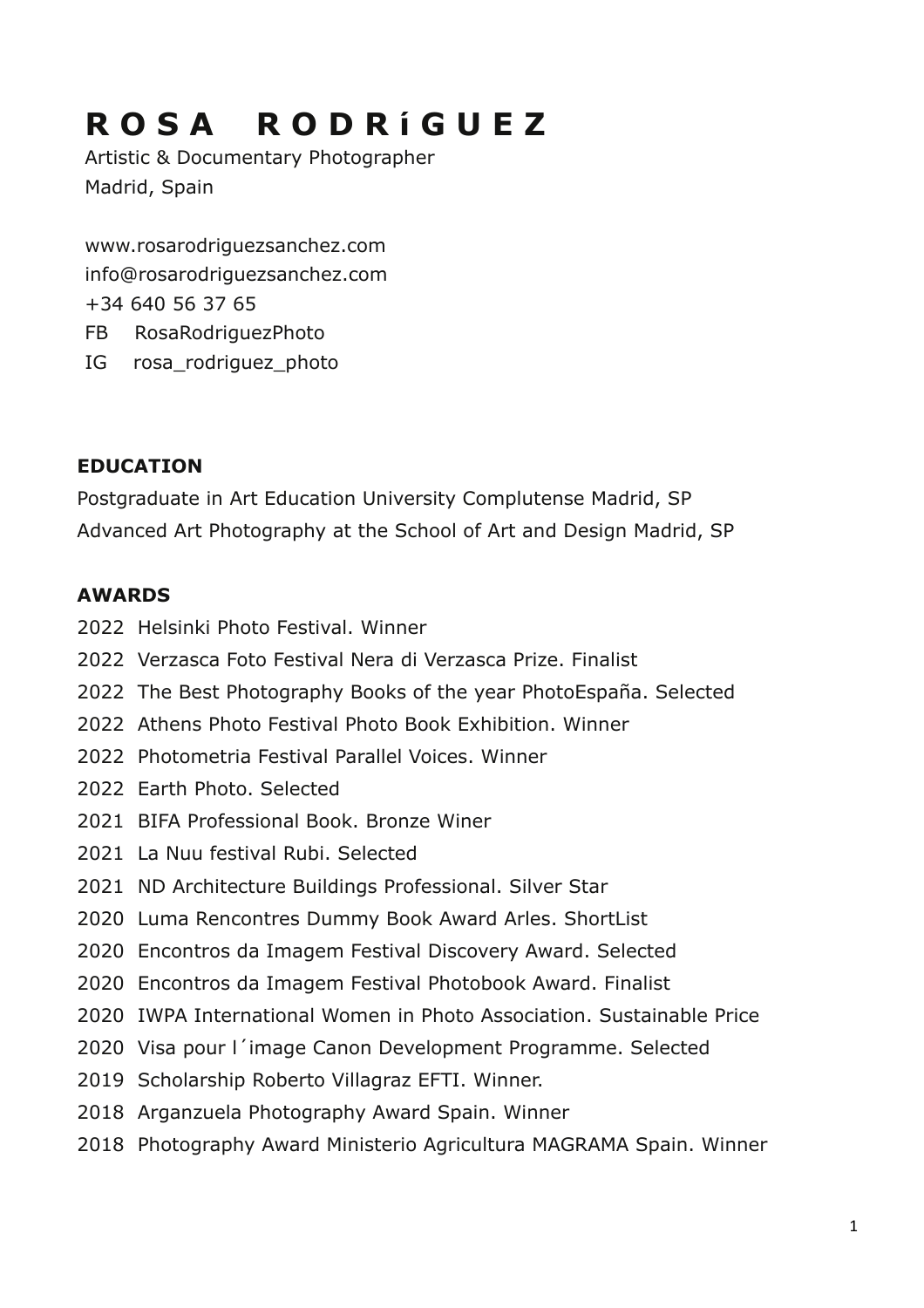- 2018 TRANSEUROPE forum of photography and visual arts for Europe. Selected
- 2017 IPA Category Portrait Professional. Honorable Mention
- 2017 Phtotogrvaphy Magazine & Grant Category Nature. Nominee
- 2017 PLURAL Modos de Mirar EFTI. Selected
- 2016 Fine Arts and Photography Award, Official Chamber of Commerce of Spain in

France and The College of Spain in Paris. Honorable Mention

- 2015 Discoveries PhotoEspaña. Selected
- 2014 Scholarship PhotoEspaña Great Masters. Winner
- 2014 Transversalidades Centro de Estudos Ibéricos. Honorable Mention
- 2014 PhotoIreland Festival Canon Open Programme. Selected
- 2013 La Galería Roja Art Exhibition. Selected
- 2012 Art Gallery Efímere Photography Award. Selected
- 2012 Sky Gallery Art´s Exhibition. Selected
- 2010 Canon El Diez Photography Award. Winner

# **SOLO EXHIBITIONS**

- 2022 "The White Line" Helsinki Photo Festival, FI
- 2022 "The White Line" Photometria Festival Parallel Voices Loánina, GR
- 2021 "La Línea Blanca" Kursala Cádiz University, SP
- 2020 "La Línea Blanca" ART PHOTO BCN, SP
- 2020 "The White Line" Génesis Encontros da Imagem Braga, PO
- 2016 "Moscow White Dreams" College Spain in Paris, FR
- 2015 "Moscow White Dreams" Fotonoviembre Atlántica Colectivas Tenerife, SP
- 2014 "REM" Goethe Institut Canon Open Programme PhotoIreland Festival, EI

## **SELECTION OF COLLECTIVE EXHIBITIONS**

- 2022 "The best photography books of the year" PhotoEspaña, SP
- 2022 "IWPA World Expo DUBAI" French Pavilion, AE
- 2021 "Encontros da Imagem photobook" Galeria do Paço da UMinho, PO
- 2021 "Self publish Riga" ISSP Gallery, LG
- 2021 "IWPA Award 2020" Acoustic Riyad, JA
- 2021 "IWPA Award 2020" Kyotographie festival Kyoto, JA
- 2021 "IWPA Award 2020" Institut Florimont Geneve, SZ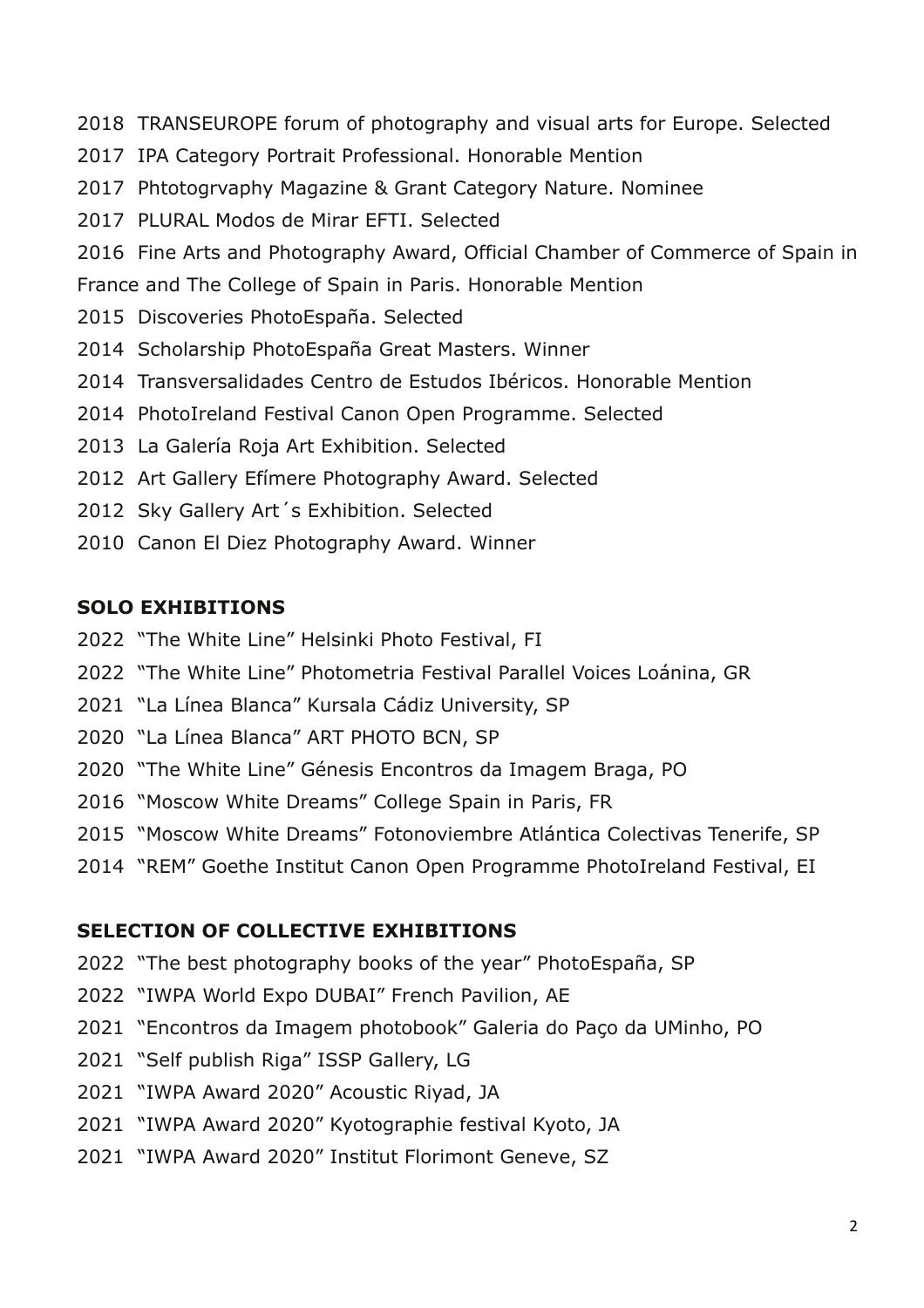- 2021 "IWPA Award 2020" WRP Fondation Geneve, SZ
- 2021 "IWPA Award 2020" The Foreign Correspondents´ Club of Japan, JA
- 2020 "Qui va là?" Colegio de España en Paris, FR
- 2019 "This City Will Always Pursue You" Art Museum MUSAC, SP
- 2018 "Award Ministerio Agricultura" Palacio de Fomento Madrid, SP
- 2018 "Phes2 Spanish Photography Solidarity" Center of Arts TAI Madrid, SP
- 2018 "Zines of The Zone" Art Museum MUSAC, SP
- 2018 "Photozine Festival" Funzilla Rome Villa De Sanctis, IT
- 2017 "Zines of the World" Doomed Gallery London, UK
- 2017 "Photobookshow" Espacio Taiga San Petersburgo, RS
- 2017 "Fotofabrika Festival" Cervantes Institute Sofia, BU
- 2017 "Photobookshow" The Brighton Studio, UK
- 2017 "Prints papers and photos" El Imparcial Madrid, SP
- 2016 "Author Book Fair" FELIFA Buenos Aires, AR
- 2016 "Lisbon´s photobook Fair" Arquivo Municipal de Lisbon, PO
- 2016 "Papel Continuo" La Térmica de Málaga, SP
- 2016 "Photobookshow" Foto Grafijos Projektas KITI7 Klaipeda, LH
- 2016 "Enredadas" Pumapungo Museum Cuenca, EC
- 2016 "AutoEdit II" Centro de Arte de Huarte Navarra, SP
- 2016 "DIWO" Palacio de Cibeles Madrid CentroCentro, SP
- 2016 "Livros Possíveis" Ateliê da Imagem Rio de Janeiro, BR
- 2015 "FOCUS Photography Festival Mumbai" Bind Collective Library, IN
- 2015 "Transversalidades" Galeria du Paço da Cultura Guarda, PO
- 2014 "Festival Brighton Photo Biennial" Jubilee Library, UK
- 2014 "Photobook Club Madrid" La Central Reina Sofía Museum Madrid, SP
- 2013 Ontmoetingen Museum Gallery Rosmolen Universart Zeddam, NL
- 2012 "Lo Efímero" Art Gallery Efímere Córdoba, SP
- 2012 "¿Quién es el español de Hoy?" Tabacalera Madrid, SP

#### **SCREENING**

- 2022 Night of The Year "The White Line" Les Rencontres d´Arles, FR
- 2022 Verzasca Foto Festival "The White Line" Photo Night, SZ
- 2022 Earth Photo "The White Line" Royal Geographical Society London, UK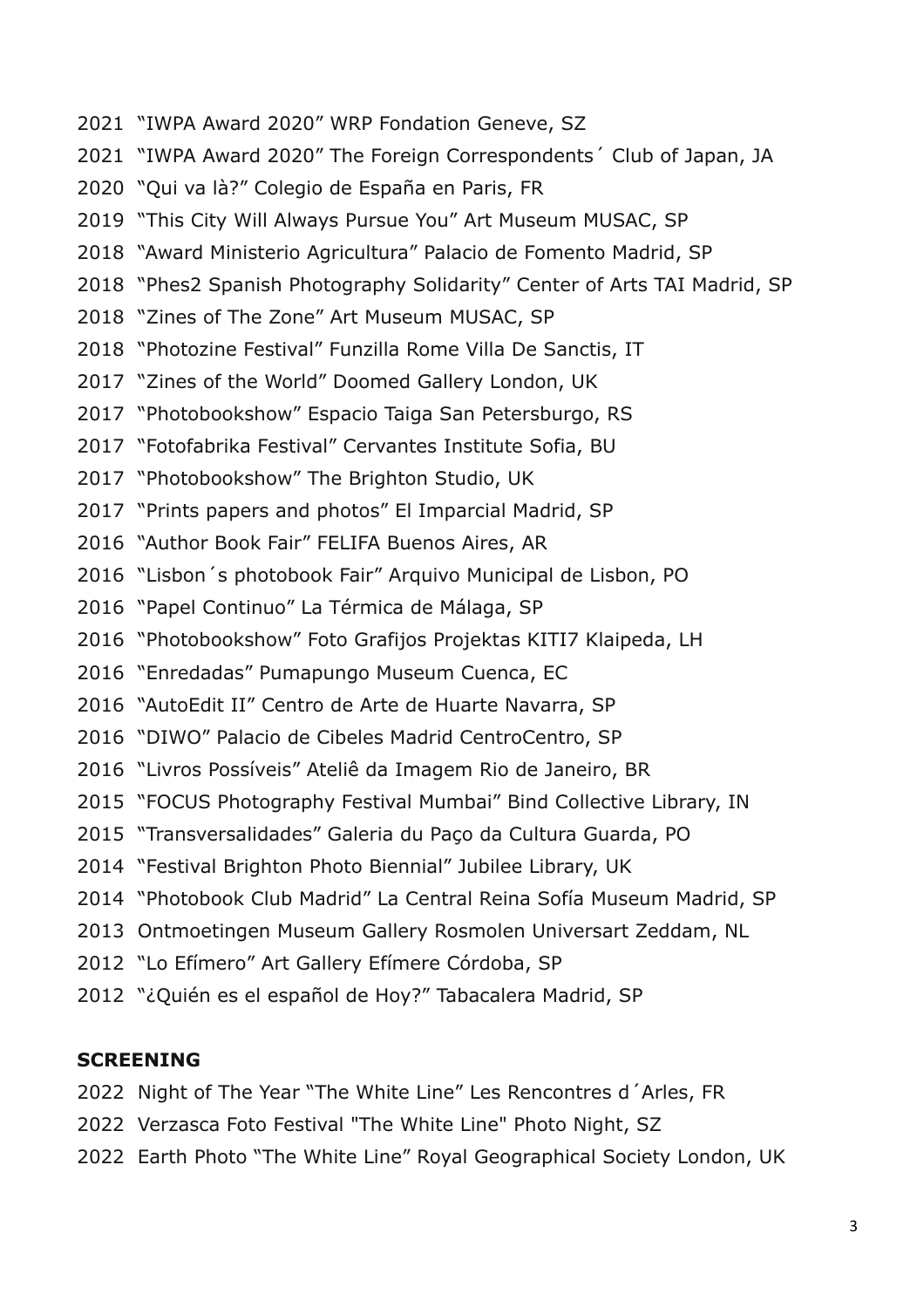- 2022 Earth Photo "The White Line" Dalby Forest, UK
- 2022 Earth Photo "The White Line" Grizedale Forest, UK
- 2022 Earth Photo "The White Line" Moors Valley Country Park and Forest, UK
- 2022 Earth Photo "The White Line" Haldon Forest Park, UK
- 2022 Earth Photo "The White Line" Bedgebury National Pinetum and Forest, UK
- 2022 Earth Photo "The White Line" Fineshade Wood, UK
- 2021 Screen La Nuu festival Rubi "La Línea Blanca", SP

#### **BOOKS**

- 2021 Photobook "The White Line" Kursala Cadiz University & Self-published
- 2017 Fanzine "El Viaje" Self-published
- 2015 Fanzine "China In Progress" Self-published
- 2015 Fanzine "Moscow White Dreams" Self-published

## **COLLECTIVE BOOKS**

- 2020 "Genesis" Encontros da Imagem, PO
- 2020 "Encourage" Canon Development Programme, FR
- 2018 "Phes Spanish Photography Solidarity", SP
- 2018 "MAPAMA" Ministerio de Agricultura, SP
- 2016 "AutoEdit II lenguajes plásticos y autoedición", SP
- 2015 "FN15 Fotonoviembre" TEA Tenerife, SP
- 2014 "Transversalidades" Centro de Estudios Ibéricos, PO

#### **PRESS SELECTION**

2022 Burn Magazine "The White Line" text Alejandra Martínez Moreno

2021 Fisheye Magazine "Voyages multiples en terres gelées: les photographes capturent l'hiver" text Lou Tsatsas, FR

- 2021 Fisheye Magazine "Un tour du monde en images", FR
- 2021 Photo Art Books "atrapados con La Línea Blanca", SP
- 2021 El País Opinión Exposición "La Línea Blanca", SP
- 2021 Handabali Magazine II "La Línea Blanca" and interview, SP
- 2020 Fisheye Magazine "Le Cri de la terre blanche" text Lou Tsatsas, FR
- 2020 Fisheye Magazine "IWPA: quatre lauréates éloquentes" text Lou Tsatsas, FR